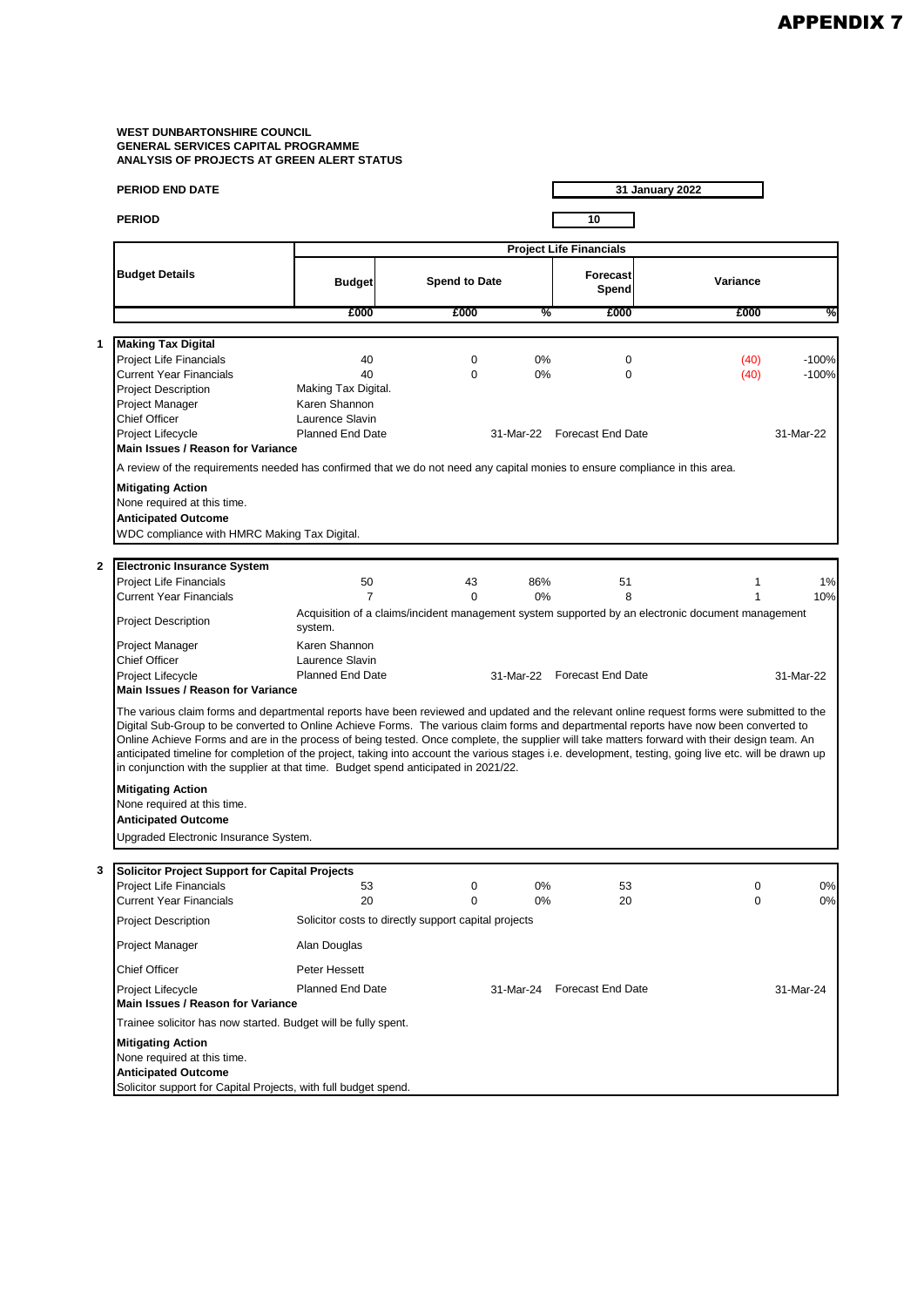| <b>PERIOD END DATE</b><br><b>PERIOD</b>                                                                                                                                                                                                                                                                                                        |                                                                                                                                                                                                                                                                                                                                                                                               |                      |               | 31 January 2022             |                                                                                                 |           |  |  |  |
|------------------------------------------------------------------------------------------------------------------------------------------------------------------------------------------------------------------------------------------------------------------------------------------------------------------------------------------------|-----------------------------------------------------------------------------------------------------------------------------------------------------------------------------------------------------------------------------------------------------------------------------------------------------------------------------------------------------------------------------------------------|----------------------|---------------|-----------------------------|-------------------------------------------------------------------------------------------------|-----------|--|--|--|
|                                                                                                                                                                                                                                                                                                                                                |                                                                                                                                                                                                                                                                                                                                                                                               |                      |               | 10                          |                                                                                                 |           |  |  |  |
|                                                                                                                                                                                                                                                                                                                                                | <b>Project Life Financials</b>                                                                                                                                                                                                                                                                                                                                                                |                      |               |                             |                                                                                                 |           |  |  |  |
| <b>Budget Details</b>                                                                                                                                                                                                                                                                                                                          | <b>Budget</b>                                                                                                                                                                                                                                                                                                                                                                                 | <b>Spend to Date</b> |               | Forecast<br>Spend           | Variance                                                                                        |           |  |  |  |
|                                                                                                                                                                                                                                                                                                                                                | £000                                                                                                                                                                                                                                                                                                                                                                                          | £000                 | $\frac{9}{6}$ | £000                        | £000                                                                                            | %         |  |  |  |
| <b>Trading Standards Scam Prevention</b>                                                                                                                                                                                                                                                                                                       |                                                                                                                                                                                                                                                                                                                                                                                               |                      |               |                             |                                                                                                 |           |  |  |  |
| Project Life Financials                                                                                                                                                                                                                                                                                                                        | 10                                                                                                                                                                                                                                                                                                                                                                                            | 10                   | 99%           | 10                          | 0                                                                                               | 0%        |  |  |  |
| <b>Current Year Financials</b>                                                                                                                                                                                                                                                                                                                 | $\overline{2}$                                                                                                                                                                                                                                                                                                                                                                                | $\overline{2}$       | 96%           | $\overline{2}$              | 0                                                                                               | 0%        |  |  |  |
| <b>Project Description</b>                                                                                                                                                                                                                                                                                                                     | Call blocking devices to be fitted to the phones of WDC's most vulnerable residents which will block unknown<br>numbers from connecting and limiting incoming calls to only known and trusted numbers, for vulnerable<br>consumers who may be susceptible to hard selling techniques, scams and other frauds.                                                                                 |                      |               |                             |                                                                                                 |           |  |  |  |
| Project Manager                                                                                                                                                                                                                                                                                                                                | Tony Cairns/ Alan Douglas                                                                                                                                                                                                                                                                                                                                                                     |                      |               |                             |                                                                                                 |           |  |  |  |
| Chief Officer                                                                                                                                                                                                                                                                                                                                  | Peter Hessett                                                                                                                                                                                                                                                                                                                                                                                 |                      |               |                             |                                                                                                 |           |  |  |  |
| Project Lifecycle                                                                                                                                                                                                                                                                                                                              | <b>Planned End Date</b>                                                                                                                                                                                                                                                                                                                                                                       |                      | 31-Mar-22     | <b>Forecast End Date</b>    |                                                                                                 | 30-Jun-21 |  |  |  |
| Main Issues / Reason for Variance                                                                                                                                                                                                                                                                                                              |                                                                                                                                                                                                                                                                                                                                                                                               |                      |               |                             |                                                                                                 |           |  |  |  |
| Final balance of budget rephased from 2020/21 into 2021/22 as project could not complete in 2020/21 due to COVID-19 restrictions. Quotes have<br>been obtained for a further 20 call blocker devices for installation in the homes of vulnerable residents so protecting them from telephone scams<br>which will utilise the remaining budget. |                                                                                                                                                                                                                                                                                                                                                                                               |                      |               |                             |                                                                                                 |           |  |  |  |
| <b>Mitigating Action</b><br>None required at this time.<br><b>Anticipated Outcome</b>                                                                                                                                                                                                                                                          |                                                                                                                                                                                                                                                                                                                                                                                               |                      |               |                             |                                                                                                 |           |  |  |  |
| To protect WDC's most vulnerable residents from phone calls from which they may fall victim of hard selling techniques, scams and other frauds.                                                                                                                                                                                                |                                                                                                                                                                                                                                                                                                                                                                                               |                      |               |                             |                                                                                                 |           |  |  |  |
| Antonine Wall Heritage Lottery Fund                                                                                                                                                                                                                                                                                                            |                                                                                                                                                                                                                                                                                                                                                                                               |                      |               |                             |                                                                                                 |           |  |  |  |
| <b>Project Life Financials</b>                                                                                                                                                                                                                                                                                                                 | 10                                                                                                                                                                                                                                                                                                                                                                                            | 10                   | 100%          | 10                          | 0                                                                                               | 0%        |  |  |  |
| <b>Current Year Financials</b>                                                                                                                                                                                                                                                                                                                 | 10                                                                                                                                                                                                                                                                                                                                                                                            | 10                   | 100%          | 10                          | 0                                                                                               | 0%        |  |  |  |
| <b>Project Description</b>                                                                                                                                                                                                                                                                                                                     | Antonine Wall Heritage Lottery Fund.                                                                                                                                                                                                                                                                                                                                                          |                      |               |                             |                                                                                                 |           |  |  |  |
| Project Manager                                                                                                                                                                                                                                                                                                                                | Pamela Clifford                                                                                                                                                                                                                                                                                                                                                                               |                      |               |                             |                                                                                                 |           |  |  |  |
| <b>Chief Officer</b>                                                                                                                                                                                                                                                                                                                           | Peter Hessett                                                                                                                                                                                                                                                                                                                                                                                 |                      |               |                             |                                                                                                 |           |  |  |  |
| Project Lifecycle                                                                                                                                                                                                                                                                                                                              | <b>Planned End Date</b>                                                                                                                                                                                                                                                                                                                                                                       |                      |               | 31-Mar-22 Forecast End Date |                                                                                                 | 31-Mar-22 |  |  |  |
| Main Issues / Reason for Variance                                                                                                                                                                                                                                                                                                              |                                                                                                                                                                                                                                                                                                                                                                                               |                      |               |                             |                                                                                                 |           |  |  |  |
| Project complete.                                                                                                                                                                                                                                                                                                                              |                                                                                                                                                                                                                                                                                                                                                                                               |                      |               |                             |                                                                                                 |           |  |  |  |
| <b>Mitigating Action</b>                                                                                                                                                                                                                                                                                                                       |                                                                                                                                                                                                                                                                                                                                                                                               |                      |               |                             |                                                                                                 |           |  |  |  |
| None Required.                                                                                                                                                                                                                                                                                                                                 |                                                                                                                                                                                                                                                                                                                                                                                               |                      |               |                             |                                                                                                 |           |  |  |  |
| <b>Anticipated Outcome</b><br>Preservation of Historic Site.                                                                                                                                                                                                                                                                                   |                                                                                                                                                                                                                                                                                                                                                                                               |                      |               |                             |                                                                                                 |           |  |  |  |
|                                                                                                                                                                                                                                                                                                                                                |                                                                                                                                                                                                                                                                                                                                                                                               |                      |               |                             |                                                                                                 |           |  |  |  |
| Telephone System Upgrade                                                                                                                                                                                                                                                                                                                       |                                                                                                                                                                                                                                                                                                                                                                                               |                      |               |                             |                                                                                                 |           |  |  |  |
| <b>Project Life Financials</b>                                                                                                                                                                                                                                                                                                                 | 15                                                                                                                                                                                                                                                                                                                                                                                            | $\mathbf 0$          | 0%            | 15                          | 0                                                                                               | 0%        |  |  |  |
| <b>Current Year Financials</b>                                                                                                                                                                                                                                                                                                                 | 15                                                                                                                                                                                                                                                                                                                                                                                            | 0                    | 0%            | 15                          | $\Omega$                                                                                        | 0%        |  |  |  |
| <b>Project Description</b>                                                                                                                                                                                                                                                                                                                     | Information.                                                                                                                                                                                                                                                                                                                                                                                  |                      |               |                             | To improve Housing Repairs telephone platform for incoming calls, providing improved Management |           |  |  |  |
| Project Manager                                                                                                                                                                                                                                                                                                                                | Stephen Daly                                                                                                                                                                                                                                                                                                                                                                                  |                      |               |                             |                                                                                                 |           |  |  |  |
| Chief Officer                                                                                                                                                                                                                                                                                                                                  | Amanda Graham                                                                                                                                                                                                                                                                                                                                                                                 |                      |               |                             |                                                                                                 |           |  |  |  |
| Project Lifecycle                                                                                                                                                                                                                                                                                                                              | <b>Planned End Date</b>                                                                                                                                                                                                                                                                                                                                                                       |                      |               | 31-Mar-22 Forecast End Date |                                                                                                 | 31-Mar-22 |  |  |  |
|                                                                                                                                                                                                                                                                                                                                                | Main Issues / Reason for Variance                                                                                                                                                                                                                                                                                                                                                             |                      |               |                             |                                                                                                 |           |  |  |  |
|                                                                                                                                                                                                                                                                                                                                                | Project has been rephased from 2020/21 into 2021/22. Works were scoped with ICT in previous year but delayed due to COVID-19 lockdown<br>and prioritising of support for critical services by both ICT and Citizen Services. Project progressing in 2021/22 with contractor appointed to carry<br>out initial script upgrades which commenced June 2021. Budget spend anticipated in 2021/22. |                      |               |                             |                                                                                                 |           |  |  |  |
| <b>Mitigating Action</b>                                                                                                                                                                                                                                                                                                                       |                                                                                                                                                                                                                                                                                                                                                                                               |                      |               |                             |                                                                                                 |           |  |  |  |
| None required.                                                                                                                                                                                                                                                                                                                                 |                                                                                                                                                                                                                                                                                                                                                                                               |                      |               |                             |                                                                                                 |           |  |  |  |
| <b>Anticipated Outcome</b>                                                                                                                                                                                                                                                                                                                     |                                                                                                                                                                                                                                                                                                                                                                                               |                      |               |                             |                                                                                                 |           |  |  |  |
|                                                                                                                                                                                                                                                                                                                                                |                                                                                                                                                                                                                                                                                                                                                                                               |                      |               |                             |                                                                                                 |           |  |  |  |
| Review of service requirements & telephony functionality will inform works to improve citizen experience.                                                                                                                                                                                                                                      |                                                                                                                                                                                                                                                                                                                                                                                               |                      |               |                             |                                                                                                 |           |  |  |  |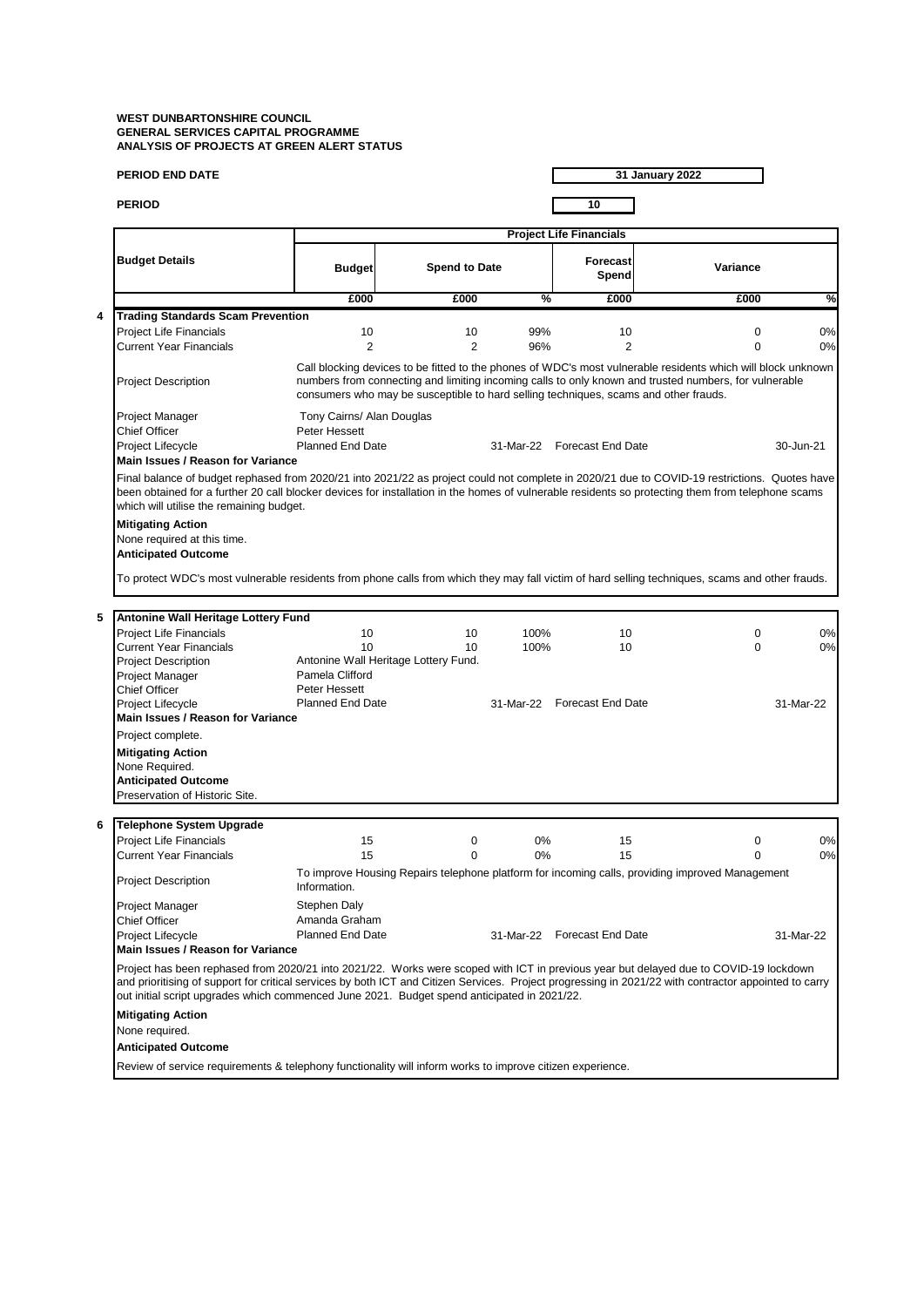**31 January 2022**

**PERIOD 10**

П

|                                                                                                                                              | <b>Project Life Financials</b>                                                                    |                                |                                            |               |                             |             |           |  |
|----------------------------------------------------------------------------------------------------------------------------------------------|---------------------------------------------------------------------------------------------------|--------------------------------|--------------------------------------------|---------------|-----------------------------|-------------|-----------|--|
|                                                                                                                                              | <b>Budget Details</b>                                                                             | <b>Budget</b>                  | <b>Spend to Date</b>                       |               | <b>Forecast</b><br>Spend    | Variance    |           |  |
|                                                                                                                                              |                                                                                                   | £000                           | £000                                       | $\frac{9}{6}$ | £000                        | £000        | %         |  |
| $\overline{7}$                                                                                                                               | Civic Heart Works - Refurbishment of Clydebank Town Hall                                          |                                |                                            |               |                             |             |           |  |
|                                                                                                                                              | Project Life Financials                                                                           | 3,341                          | 3,339                                      | 100%          | 3,341                       | $\mathbf 0$ | 0%        |  |
|                                                                                                                                              | <b>Current Year Financials</b>                                                                    | 9                              | 8<br>Refurbishment of Clydebank Town Hall. | 81%           | 9                           | 0           | 0%        |  |
|                                                                                                                                              | <b>Project Description</b>                                                                        |                                |                                            |               |                             |             |           |  |
|                                                                                                                                              | Project Manager                                                                                   | Michelle Lynn/Amanda Graham    |                                            |               |                             |             |           |  |
|                                                                                                                                              | <b>Chief Officer</b>                                                                              | Angela Wilson                  |                                            |               |                             |             |           |  |
|                                                                                                                                              | Project Lifecycle                                                                                 | Planned End Date               |                                            |               | 31-Mar-22 Forecast End Date |             | 31-May-21 |  |
|                                                                                                                                              | Main Issues / Reason for Variance                                                                 |                                |                                            |               |                             |             |           |  |
|                                                                                                                                              | Works complete.                                                                                   |                                |                                            |               |                             |             |           |  |
|                                                                                                                                              | <b>Mitigating Action</b>                                                                          |                                |                                            |               |                             |             |           |  |
|                                                                                                                                              | None required at this time.                                                                       |                                |                                            |               |                             |             |           |  |
|                                                                                                                                              | <b>Anticipated Outcome</b>                                                                        |                                |                                            |               |                             |             |           |  |
|                                                                                                                                              | Project will be delivered within budget.                                                          |                                |                                            |               |                             |             |           |  |
|                                                                                                                                              |                                                                                                   |                                |                                            |               |                             |             |           |  |
| 8                                                                                                                                            | <b>Fund Blended Meetings</b><br><b>Project Life Financials</b>                                    | 12                             | 12                                         | 100%          | 12                          | $\mathbf 0$ | 0%        |  |
|                                                                                                                                              | <b>Current Year Financials</b>                                                                    | 12                             | 12                                         | 100%          | 12                          | 0           | 0%        |  |
|                                                                                                                                              | <b>Project Description</b>                                                                        | Money to Fund Blended Meetings |                                            |               |                             |             |           |  |
|                                                                                                                                              | Project Manager                                                                                   | George Hawthorn                |                                            |               |                             |             |           |  |
|                                                                                                                                              | <b>Chief Officer</b>                                                                              | Victoria Rogers                |                                            |               |                             |             |           |  |
|                                                                                                                                              | Project Lifecycle<br><b>Main Issues / Reason for Variance</b>                                     | <b>Planned End Date</b>        |                                            | 31-Mar-22     | <b>Forecast End Date</b>    |             | 29-Sep-21 |  |
| The system has been tested and accordingly the Council meeting on 29 September as conducted as a hybrid meeting.<br><b>Mitigating Action</b> |                                                                                                   |                                |                                            |               |                             |             |           |  |
|                                                                                                                                              |                                                                                                   |                                |                                            |               |                             |             |           |  |
|                                                                                                                                              | None required                                                                                     |                                |                                            |               |                             |             |           |  |
|                                                                                                                                              | <b>Anticipated Outcome</b>                                                                        |                                |                                            |               |                             |             |           |  |
|                                                                                                                                              | System now in place.                                                                              |                                |                                            |               |                             |             |           |  |
| 9                                                                                                                                            | IoT Employee Resilience Support                                                                   |                                |                                            |               |                             |             |           |  |
|                                                                                                                                              | <b>Project Life Financials</b>                                                                    | 100                            | 100                                        | 100%          | 100                         | $\mathbf 0$ | 0%        |  |
|                                                                                                                                              | <b>Current Year Financials</b>                                                                    | 50                             | 50                                         | 99%           | 50                          | (0)         | $-1%$     |  |
|                                                                                                                                              | <b>Project Description</b>                                                                        |                                | Employee Resilience Online Support Tool.   |               |                             |             |           |  |
|                                                                                                                                              | Project Manager                                                                                   | Alison McBride                 |                                            |               |                             |             |           |  |
|                                                                                                                                              | <b>Chief Officer</b>                                                                              | Victoria Rogers                |                                            |               |                             |             |           |  |
|                                                                                                                                              | Project Lifecycle<br>Main Issues / Reason for Variance                                            | <b>Planned End Date</b>        |                                            | 31-Mar-22     | Forecast End Date           |             | 30-Sep-21 |  |
|                                                                                                                                              | Final payment has now been made and project is complete.                                          |                                |                                            |               |                             |             |           |  |
|                                                                                                                                              | <b>Mitigating Action</b><br>None required.<br><b>Anticipated Outcome</b><br>Full project rollout. |                                |                                            |               |                             |             |           |  |